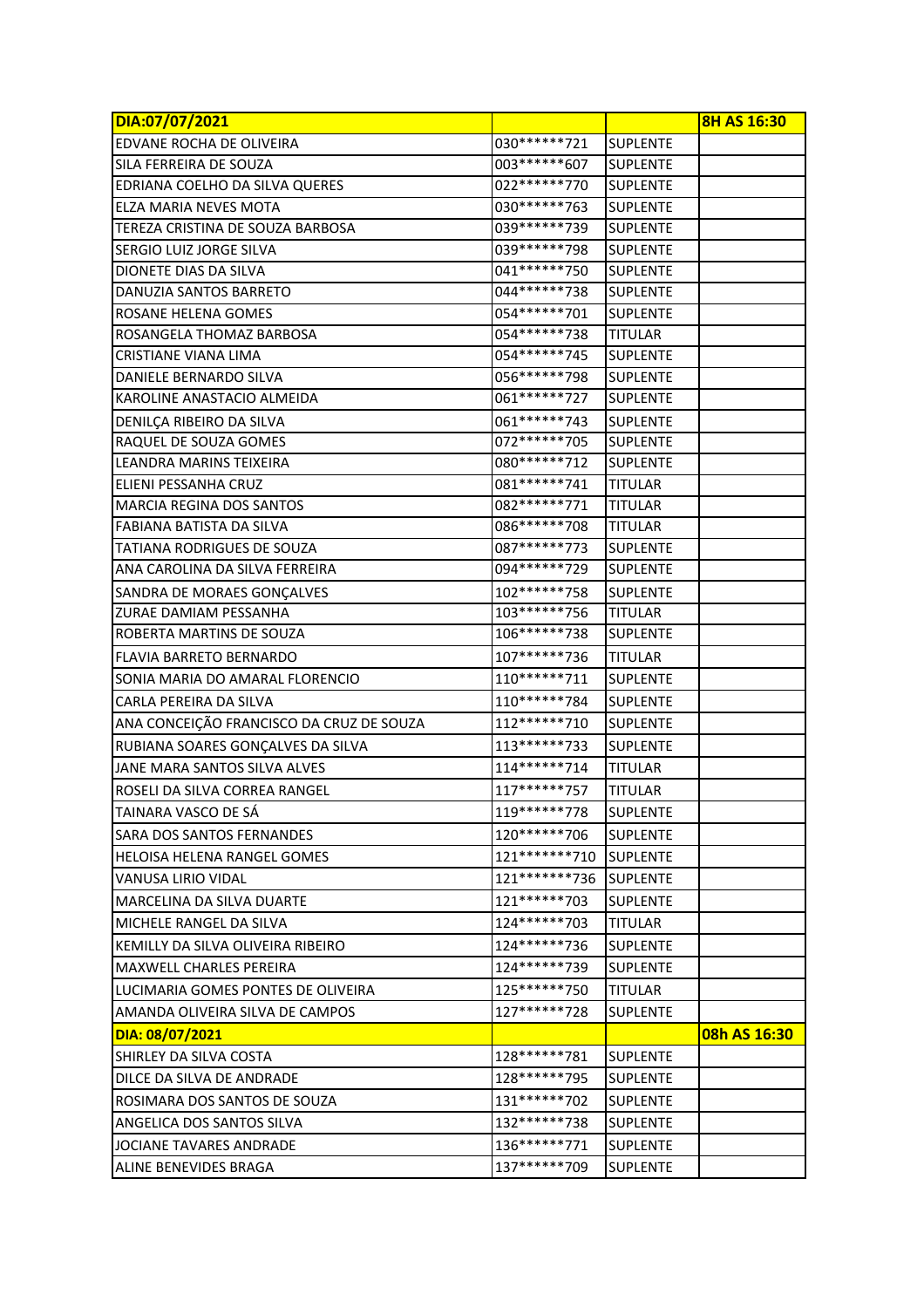| AMANDA DA SILVA SANTOS                    | 138******762   | <b>SUPLENTE</b> |  |
|-------------------------------------------|----------------|-----------------|--|
| <b>ANGELINA DOS SANTOS</b>                | 138******767   | <b>SUPLENTE</b> |  |
| MARCILENE FERNANDES DA PENHA              | 139 ****** 764 | <b>SUPLENTE</b> |  |
| LILIANE GAMA MENDES                       | 140******742   | <b>SUPLENTE</b> |  |
| <b>FRANSUELLEN DA SILVA DO NASCIMENTO</b> | 140******790   | <b>SUPLENTE</b> |  |
| <b>CLEIDE REGINA RIBEIRO BERNARDO</b>     | 141******721   | <b>SUPLENTE</b> |  |
| LUCIMARIA DA SILVA SANTOS                 | 142******792   | <b>SUPLENTE</b> |  |
| <b>MYLLENA OLIVEIRA DOS SANTOS</b>        | 149******732   | <b>SUPLENTE</b> |  |
| <b>BRUNA BARBOSA BARCELLOS</b>            | 152 ****** 720 | <b>SUPLENTE</b> |  |
| JESSICA SILVA DE OLIVEIRA                 | 152 ****** 735 | <b>SUPLENTE</b> |  |
| <b>INGRID DOS SANTOS JUNQUEIRA</b>        | 152******767   | <b>SUPLENTE</b> |  |
| ARIANA PAIXÃO GOMES DA SILVA              | 156******745   | <b>SUPLENTE</b> |  |
| THALINI SOARES PINHEIRO                   | 157******703   | <b>SUPLENTE</b> |  |
| MANOELA LOURENÇO CRISPIM                  | 157******709   | <b>SUPLENTE</b> |  |
| DEBORA DA SILVA CAETANO RANGEL            | 159******728   | <b>SUPLENTE</b> |  |
| JOCIANE DA CONCEIÇÃO PORTO                | 163******721   | <b>SUPLENTE</b> |  |
| IRIS TEODORO DE SOUZA                     | 165*******775  | <b>SUPLENTE</b> |  |
| IARA RIBEIRO MELO                         | 167*******701  | <b>SUPLENTE</b> |  |
| GEISA ALMEIDA ROCHA                       | 167******730   | <b>SUPLENTE</b> |  |
| ANA LUIZA RODRIGUES MONTEIRO              | 169******783   | <b>SUPLENTE</b> |  |
| SAMARA TEIXEIRA LIRIO                     | 170******720   | <b>SUPLENTE</b> |  |
| VANESSA BARBOSA DA SILVA                  | 171*******781  | <b>SUPLENTE</b> |  |
| JENYFFER LEITE TELEFE                     | 172 ****** 706 | <b>SUPLENTE</b> |  |
| KISSILA SOUZA CAETANO                     | 173 ****** 770 | <b>SUPLENTE</b> |  |
| THAYSHILLY GONCALVES DA SILVA ROCHINSKY   | 178******766   | <b>SUPLENTE</b> |  |
| <b>ESTHEFANY DE SOUZA FERREIRA</b>        | 185*******797  | <b>TITULAR</b>  |  |
| FERNANDA RIBEIRO                          | 187******706   | <b>SUPLENTE</b> |  |
| KESSIA DE SOUZA DA SILVA                  | 187******739   | <b>SUPLENTE</b> |  |
| <b>FRANCINE BARCELOS GOMES</b>            | 231 ****** 855 | <b>SUPLENTE</b> |  |
| ANA MARIA PRUDENCIO AZEVEDO               | 454******720   | <b>TITULAR</b>  |  |
| NILDA MARIA DA SILVA GOMES                | 538******715   | <b>TITULAR</b>  |  |
| <b>NEUZA CRISTINA AREAS</b>               | 617******715   | <b>SUPLENTE</b> |  |
| ELIANA TEIXEIRA DE SOUZA OLIVEIRA -       | 724******715   | <b>SUPLENTE</b> |  |
| LILIAN DORIS RANGEL BITTENCOURT           | 769*******720  | <b>SUPLENTE</b> |  |
| ANA LUCIA ALVES DE ALMEIDA                | 775******787   | <b>SUPLENTE</b> |  |
| VERA LUCIA LIDUGERIO DE PAULA             | 972******720   | <b>TITULAR</b>  |  |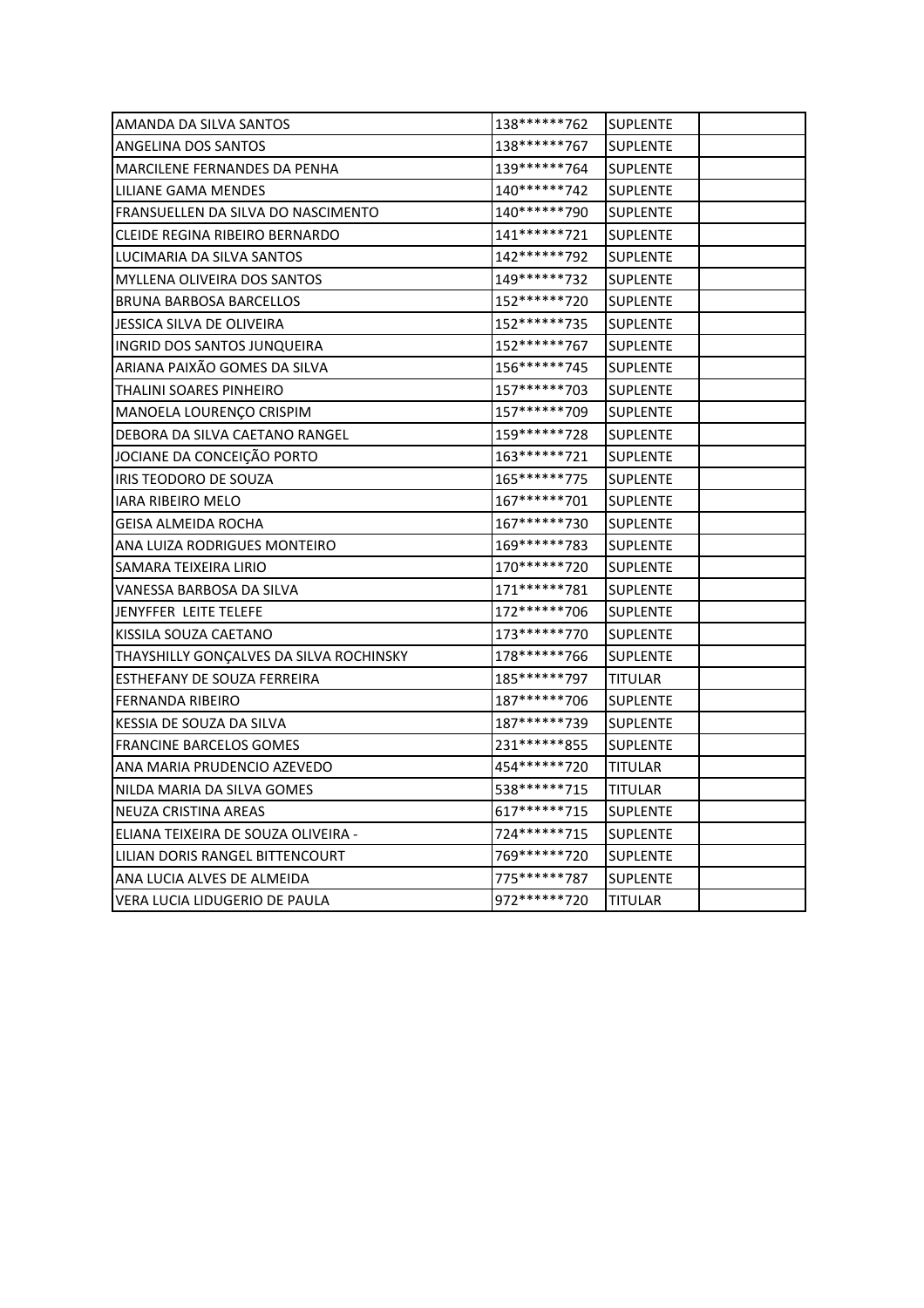| <b>NOVO HORIZONTE I</b>                            | <b>CPF</b>      | <b>SITUAÇÃO</b> | <b>HORARIO:</b>    |
|----------------------------------------------------|-----------------|-----------------|--------------------|
| DIA: 09/07/2021                                    |                 |                 | DE: 8h30min às 16h |
| <b>CINTIA DA SILVA COSTA</b>                       | 107*******36    | <b>TITULAR</b>  |                    |
| DANIELEA DA HORA ASSIS SOUZA                       | 139******65     | TITULAR         |                    |
| <b>FERNANDA GOMES</b>                              | 094 ******* 36  | <b>TITULAR</b>  |                    |
| FRANCISCA DA SILVA                                 | 090 ****** * 95 | <b>TITULAR</b>  |                    |
| <b>EDMARA BASTOS ALEXANDRE</b>                     | $163******78$   | <b>TITULAR</b>  |                    |
| LUCILEIA DE JESUS CALDAS SILVA                     | 117******66     | <b>TITULAR</b>  |                    |
| ROSILEA ALVES LIMA                                 | 120******56     | <b>SUPLENTE</b> |                    |
| SEBASTIANA CAMPOS DA SILVA                         | 121*******18    | <b>TITULAR</b>  |                    |
| SIMONE MAGALHAES DE SOUZA                          | 044 ****** 10   | <b>TITULAR</b>  |                    |
| <b>SUELY BATISTA ALMEIDA</b>                       | 114******55     | <b>SUPLENTE</b> |                    |
| THAIS DE PAIVA BELARMINO                           | $139******37$   | <b>SUPLENTE</b> |                    |
| <b>WILIANE SOARES MATIAS</b>                       | 123******33     | <b>TITULAR</b>  |                    |
| <b>ZILNEA BARRETO</b>                              | 054*******96    | <b>TITULAR</b>  |                    |
|                                                    |                 |                 |                    |
| <b>NOVO HORIZONTE II</b>                           | CPF:            | <b>SITUAÇÃO</b> | <b>HORARIO</b>     |
| DIA: 12/07/2021                                    |                 |                 | DE: 8h30min às 16h |
| <b>ADRIANA CAMPOS</b>                              | 071 ****** 67   | <b>TITULAR</b>  |                    |
| <b>ADRIANA FELIX PARANHOS</b>                      | 078 ****** 20   | <b>TITULAR</b>  |                    |
| ALAF NUNES DE MOURA                                | 163******82     | <b>TITULAR</b>  |                    |
| ALINE CARVALHO DA GAMA                             | 097*******17    | <b>TITULAR</b>  |                    |
| <b>ALINE PEREIRA GOMES</b>                         | 060*******13    | <b>TITULAR</b>  |                    |
| ANDREIA FRANCISCO DE MOURA COUTIO74 ****** 07      |                 | <b>TITULAR</b>  |                    |
| ANDREIA PEREIRA DAS NEVES                          | 098 ****** 36   | <b>TITULAR</b>  |                    |
| APARECIDA FRANCISCO DOS SANTOS                     | 115******42     | <b>TITULAR</b>  |                    |
| <b>CAROLAINE GONCALVES MENDES</b>                  | 170 ****** 07   | <b>TITULAR</b>  |                    |
| CLAUDIA MARCIA MORAES MONTEIRO                     | 058 ****** 26   | <b>TITULAR</b>  |                    |
| CONCEICAO DE MARIA TRINDADE DA SILVA 105 ****** 62 |                 | <b>TITULAR</b>  |                    |
| DANIELLE BARRETO ROSA                              | 103 ****** 54   | <b>TITULAR</b>  |                    |
| DANNYELE VENANCIO DE SOUZA                         | 140******32     | <b>SUPLENTE</b> |                    |
| DAYANA SANTOS FRANCISCO POBEL                      | 146*******06    | TITULAR         |                    |
| DILMA MARIA LIMA                                   | 039 ****** 74   | TITULAR         |                    |
| EDILANE GONCALVES COUTINHO                         | 139******30     | <b>TITULAR</b>  |                    |
| EDUARDO FRANCISCO BUENO                            | 062 ****** 42   | <b>TITULAR</b>  |                    |
| ELISABETH SOUZA DE ALMEIDA                         | 679 ****** 15   | <b>TITULAR</b>  |                    |
| <b>EMANUELLA SANTOS XAVIER</b>                     | 144******76     | <b>SUPLENTE</b> |                    |
| ESTEFANY DA CONCEICAO NASCIMENTO WI 190 ****** 16  |                 | TITULAR         |                    |
| <b>FABRINE CRESPO MARTINS</b>                      | 176*****55      | TITULAR         |                    |
| <b>INOVO HORIZONTE II</b>                          |                 |                 | <b>HORARIO</b>     |
| DIA: 13/07/2021                                    | <b>CPF</b>      | <b>SITUAÇÃO</b> | De: 8h30min às 16h |
| <b>FRANCIELE FARIAS DA COSTA</b>                   | 148******92     | <b>TITULAR</b>  |                    |
| <b>FRANCIELE PESSANHA RODRIGUES</b>                | 155*******63    | TITULAR         |                    |
| GISELLE BARRETO DA SILVA ALVES                     | 159 ******* 24  | <b>SUPLENTE</b> |                    |
| INDIA MARA ANASTACIO DA PENHA                      | 118******40     | TITULAR         |                    |
| <b>IORRANA PEREIRA DOS SANTOS</b>                  | 182 ****** 80   | TITULAR         |                    |
| JANETE DE JESUS                                    | 124******19     | TITULAR         |                    |
| JESSICA MAGALHAES TULINTO                          | 181*******09    | TITULAR         |                    |
| JOAO BATISTA MEDEIROS                              | 001 ******* 26  | TITULAR         |                    |
| JOCELI DE SOUZA MORAES DE CARVALHO                 | 072 ****** 28   | <b>TITULAR</b>  |                    |
| JOCIELMA ROCHA                                     | 131******31     | <b>TITULAR</b>  |                    |
| JOCILEIA DA SILVA SANTOS                           | 117******83     | TITULAR         |                    |
| JOCINEIA DOS SANTOS GRACA                          | 799******20     | TITULAR         |                    |
| JONATHAN DOS SANTOS                                | 145******22     | TITULAR         |                    |
| JOSE LUIZ DA SILVA TEIXEIRA                        | 570 ****** 72   | TITULAR         |                    |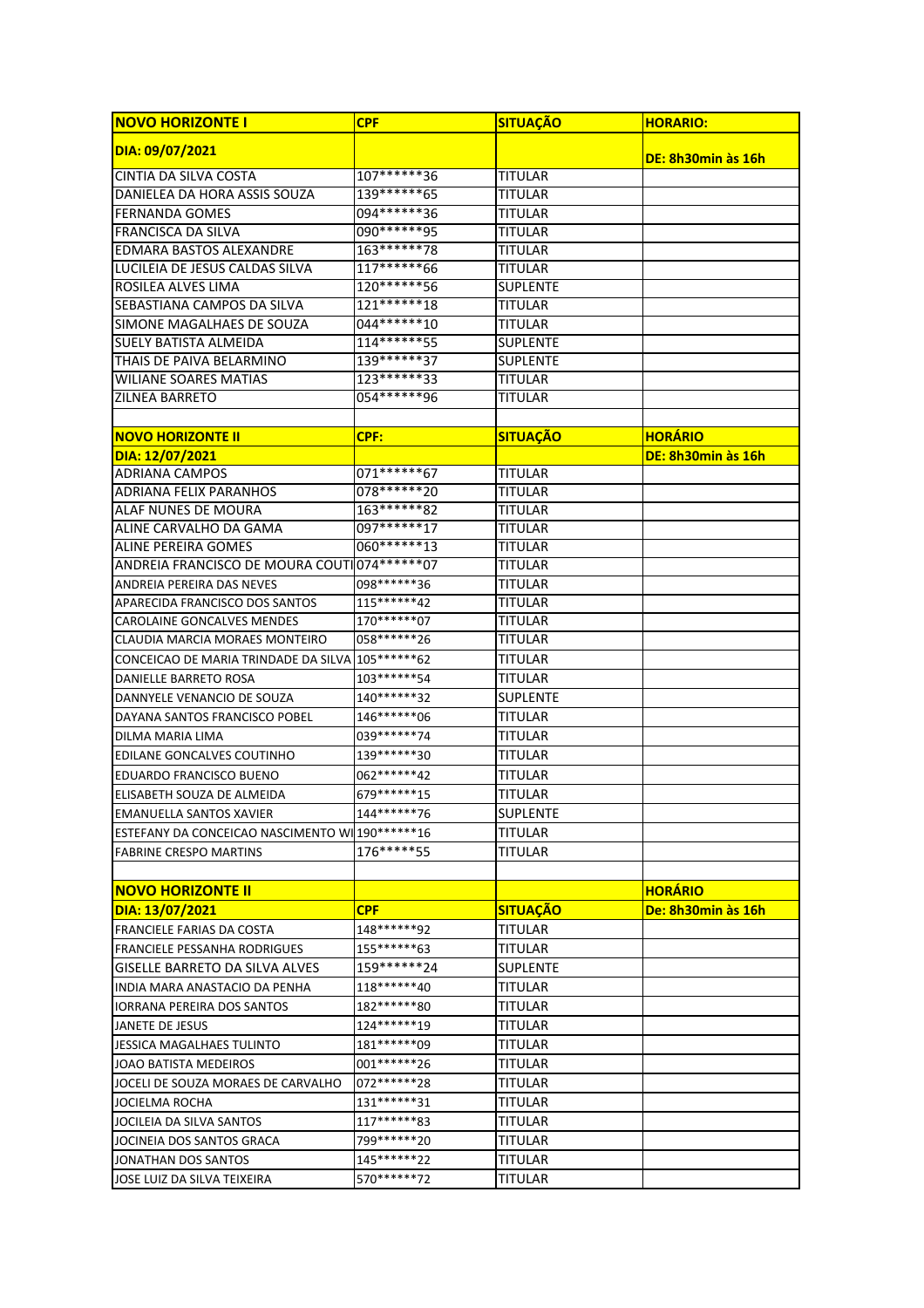| JOSIMARA LILARGEM PINHEIRO                        | 041 ****** * 90 | <b>TITULAR</b>  |                    |
|---------------------------------------------------|-----------------|-----------------|--------------------|
| LORRANA BERNARDO DE SOUZA                         | 143******03     | TITULAR         |                    |
| LUANA PAULA DA SILVA PINHEIRO REIS                | 110 ******* 00  | SUPLENTE        |                    |
| LUCIA HELENA RIBEIRO PEREIRA                      | 097******30     | SUPLENTE        |                    |
|                                                   |                 |                 |                    |
| <b>NOVO HORIZONTE II</b>                          | <b>CPF</b>      | <b>SITUAÇÃO</b> | <b>HORÁRIO</b>     |
| 14/07/2021                                        |                 |                 | DE 8h30min às 16h  |
| LUCIENE DE SOUZA                                  | 886******49     | <b>TITULAR</b>  |                    |
| MARCELA NOGUEIRA VIANA                            | 115******40     | TITULAR         |                    |
| MARIA DA GRACA ANTUNES DOS REIS                   | 167******63     | TITULAR         |                    |
| <b>MARIANE DOS SANTOS DA HORA</b>                 | 161*******74    | TITULAR         |                    |
| MARLUCIA DA SILVA CARDOZO AMARAL                  | 030 ****** 69   | TITULAR         |                    |
| MICHELLE NUNES FERREIRA REIS                      | 107******92     | TITULAR         |                    |
| MILENI PEIXOTO GERVASIO                           | 183*******16    | TITULAR         |                    |
| MONICA JUSTINO DOS SANTOS                         | 104******09     | <b>TITULAR</b>  |                    |
| NADIR HELENA RODRIGUES PEREIRA                    | 096******99     | <b>TITULAR</b>  |                    |
| NATALIA OLIVEIRA SANTOS                           | 147******37     | SUPLENTE        |                    |
| NILZA FLORINDO PEREIRA APRIJO                     | 030 ****** 33   | TITULAR         |                    |
| PATRICIA DA SILVA LIMA                            | 114******96     | TITULAR         |                    |
|                                                   |                 |                 |                    |
| <b>NOVO HORIZONTE III</b>                         | <b>CPF</b>      | <b>SITUAÇÃO</b> | <b>HORÁRIO</b>     |
| 15/07/2021                                        |                 |                 | DE 8h30min às 16h  |
| ANA BEATRIZ DE SOUZA OLIVEIRA                     | 133******42     | TITULAR         |                    |
| ANA LUCIA VIEIRA RIBEIRO                          | 085*******39    | TITULAR         |                    |
| ANA MARIA RODRIGUES REIS                          | 017*******27    | TITULAR         |                    |
| ANA PAULA FRANQUE FARIA                           | 017********07   | TITULAR         |                    |
| ANA PAULA FURTADO CANDIDO                         | 137*******74    | TITULAR         |                    |
| ANDREA AZEVEDO DA SILVA                           | 045 ****** 50   | TITULAR         |                    |
| ANNA ELIZA DE SANTA ANNA DOS SANTOS 116 *******10 |                 | TITULAR         |                    |
| BEATRIZ DOS REIS DE CARVALHO                      | 098******89     | TITULAR         |                    |
| CARLA LIRIO DE OLIVEIRA                           | 147******45     | TITULAR         |                    |
| <b>CLAUDIA JOSE BARRETO</b>                       | 099******50     | <b>SUPLENTE</b> |                    |
| CLAUDIA LUZIA SILVA PESSANHA                      | 017******93     | TITULAR         |                    |
| CLAUDIA NASCIMENTO MOURA                          | 149******50     | TITULAR         |                    |
| <b>CREMILDA LAURINDO CRISANTO</b>                 | 951 ****** 72   | TITULAR         |                    |
| CARLA LIRIO DE OLIVEIRA                           | 147******45     | <b>TITULAR</b>  |                    |
|                                                   |                 |                 |                    |
| <b>NOVO HORIZONTE III</b>                         | <b>CPF</b>      | <b>SITUAÇÃO</b> | <b>HORÁRIO</b>     |
| 16/07/2021                                        |                 |                 | DE: 8h30min às 16h |
| CRISTIANE FARIA DA CONCEICAO                      | 100*****61      | <b>TITULAR</b>  |                    |
| CRISTINA RIBEIRO ROGERIO                          | 091******56     | <b>SUPLENTE</b> |                    |
| DANIELE DA SILVA BATISTA                          | 153******20     | TITULAR         |                    |
| DAYANE BASTOS DE CARVALHO                         | 169******13     | SUPLENTE        |                    |
| DENILCA FERNANDES DA SILVA                        | 125******36     | TITULAR         |                    |
| <b>EDSON PESSANHA CANDIDO</b>                     | 485******04     | TITULAR         |                    |
| ELANE SILVA FARIA MEDEIROS                        | 126******90     | TITULAR         |                    |
| ELIETE DE JESUS CRESPO                            | 482******87     | TITULAR         |                    |
| ELZA CESARINO RAMOS                               | 120******20     | <b>SUPLENTE</b> |                    |
| <b>EMANUELE DE ABREU</b>                          | 142******20     | TITULAR         |                    |
| FABIANI DOS SANTOS SOUZA AZEVEDO                  | 144******11     | TITULAR         |                    |
| FERNANDA KELLEM LOURENCO COSTA                    | 157******12     | TITULAR         |                    |
| FERNANDA MARTINS MACIEL DE BARCELOS 103 ****** 30 |                 | TITULAR         |                    |
| <b>GEISI MARA PEREIRA PINTO</b>                   | 110******97     | SUPLENTE        |                    |
| <b>GENILCA MONTEIRO DOS SANTOS</b>                | 993******53     | TITULAR         |                    |
| GISELE DA SILVA DOS SANTOS LOPES                  | 128******25     | SUPLENTE        |                    |
| <b>GIZELI GOMES RIBEIRO RANGEL</b>                | 140******14     | TITULAR         |                    |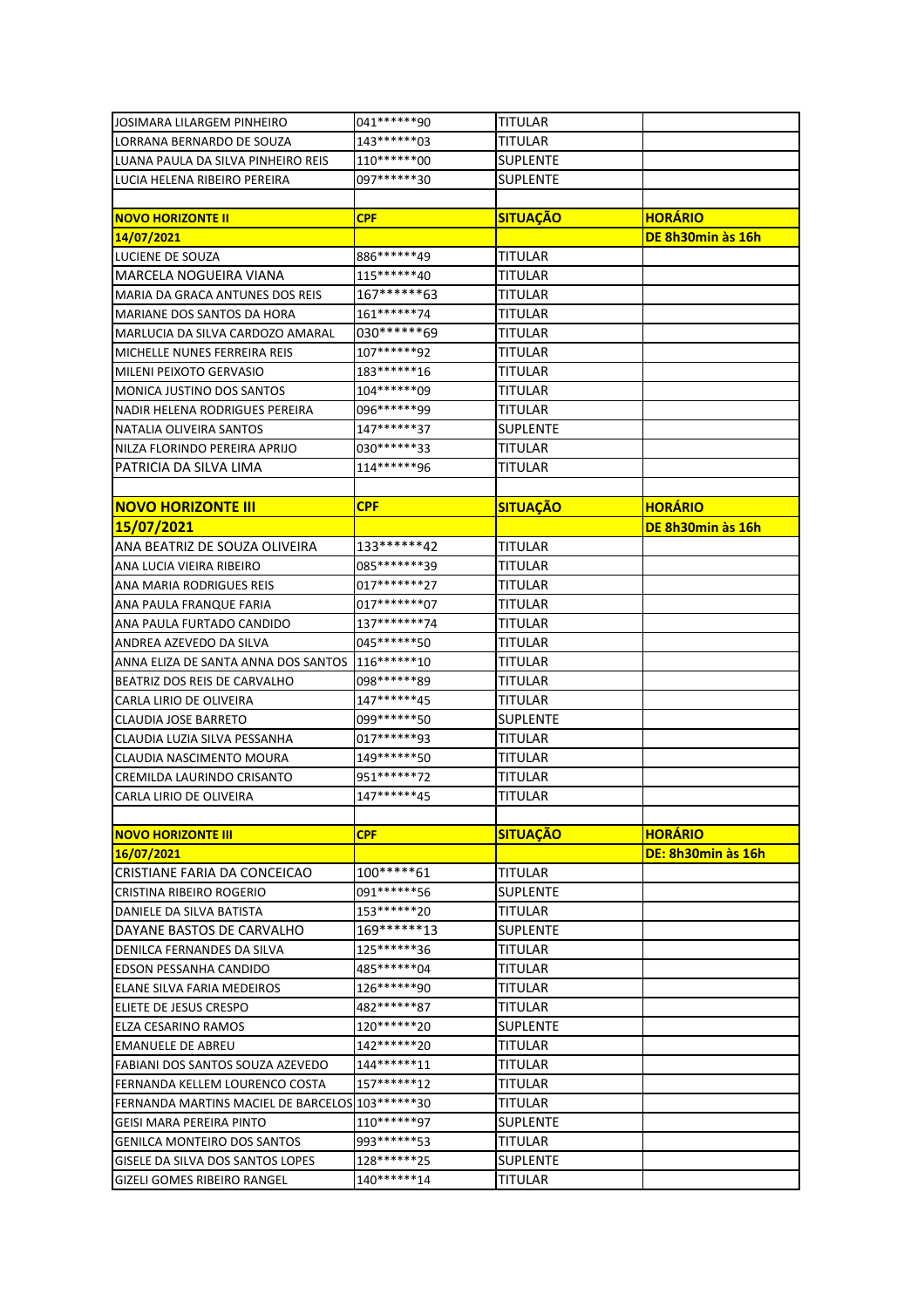| <b>GLAUCIANE DA CRUZ GOMES FRANCISCO</b>            | 183*******37    | <b>SUPLENTE</b> |                   |
|-----------------------------------------------------|-----------------|-----------------|-------------------|
| <b>GLEICIMAR RODRIGUES DE SOUZA</b>                 | 116*******94    | TITULAR         |                   |
| <b>GRAZIELA SINFLORIO MATEUS</b>                    | 168*******22    | TITULAR         |                   |
| IARA DA SILVA COUTINHO MACHADO                      | 162*******26    | SUPLENTE        |                   |
| INES APARECIDA CORDEIRO JOVENTINO DE 102 ****** 30  |                 | SUPLENTE        |                   |
| JANETE DA SILVA SANTOS LIRIO                        | 077******86     | <b>SUPLENTE</b> |                   |
|                                                     |                 |                 |                   |
| <b>NOVO HORIZONTE III</b>                           | <b>CPF</b>      | <b>SITUAÇÃO</b> | <b>HORÁRIO</b>    |
| DATA: 19/07/2021                                    |                 |                 | DE 8h30min às 16h |
| JOCILEA SOARES DOS SANTOS                           | 075 ****** 59   | TITULAR         |                   |
| JULIANA ALMEIDA ROSA                                | 119 ****** 28   | TITULAR         |                   |
| JULIANA DAMIANA DOS SANTOS GONCALVE110 ****** 94    |                 | TITULAR         |                   |
| KEILA CRISTINA ADRIANO SOARES                       | 117******89     | TITULAR         |                   |
| LEANDRO GOMES DOS SANTOS DA SILVA                   | 092 ****** 94   | TITULAR         |                   |
| LELIANA ROSA BAZILIO                                | 086 ****** 55   | TITULAR         |                   |
| LETICIA DE JESUS DOS SANTOS GOMES                   | 173******22     | TITULAR         |                   |
| LIZANDRA PEIXOTO ALVES                              | 184*******29    | SUPLENTE        |                   |
| LUCIANA DE JESUS CALDAS SILVA                       | 094 ****** 03   | <b>SUPLENTE</b> |                   |
| LUCIENE VIANA ESCOCARD                              | 045 ****** * 10 | TITULAR         |                   |
| LUIZA DE FATIMA MACEDO                              | 259 ****** 76   | TITULAR         |                   |
| MAGNA DA MOTA AZEVEDO REIS                          | 039 ****** 50   | SUPLENTE        |                   |
| <b>I</b> MANOEL DE ALMEIDA                          | 525******00     | TITULAR         |                   |
| MARCELLE DE SOUZA SILVA GOMES                       | 105******84     | TITULAR         |                   |
| MARILIA CAIXAO CATARINA                             | 117******27     | TITULAR         |                   |
| <b>MARILZA BARRETO DOS SANTOS</b>                   | 737******34     | <b>TITULAR</b>  |                   |
| MARINETE ANGELA DA SILVA                            | 007******88     | TITULAR         |                   |
| <b>MARISE FRANCA DUARTE</b>                         | 120******50     | TITULAR         |                   |
| MIRIAM QUINTANILHA SILVA                            | 125 ****** 98   | <b>TITULAR</b>  |                   |
| NELIE MARIA PAES NOGUEIRA                           | 944 ****** 68   | <b>SUPLENTE</b> |                   |
| NEUZA MARIA CORREA FARIA                            | 129. ******* 78 | <b>TITULAR</b>  |                   |
| NILCEA DE SOUZA RANGEL                              | 007*******63    | SUPLENTE        |                   |
|                                                     |                 |                 |                   |
| <b>NOVO HORIZONTE III</b>                           | <b>CPF</b>      | <b>SITUAÇÃO</b> | <b>HORÁRIO</b>    |
| DATA:20/07/2021                                     |                 |                 | 8h30min às 16h    |
| NIVEA MARIA CANDIDO MACHADO                         | 107.******42    | <b>SUPLENTE</b> |                   |
| NORMA SUELI DOMINGUES ZACARIAS RODI 103. ******* 02 |                 | TITULAR         |                   |
| PALOMA SARDINHA TAVARES                             | 159*******03    | <b>TITULAR</b>  |                   |
| IPRISCILA CLAUDINO PEIXOTO                          | 189******44     | TITULAR         |                   |
| RAFAELA PEREIRA SIQUEIRA                            | 142******65     | TITULAR         |                   |
| <b>RAQUEL RODRIGUES GUEDES</b>                      | 144******16     | TITULAR         |                   |
| ROSANGELA RODRIGUES DOS SANTOS DA SI096******78     |                 | SUPLENTE        |                   |
| ROSEMILA DE SOUSA FRANCISCO ALMEIDA 039 ****** 39   |                 | TITULAR         |                   |
| ROSENILDA RIBEIRO DA SILVA DOS SANTOS 039 ****** 69 |                 | TITULAR         |                   |
| <b>SARA PACHECO AZEVEDO</b>                         | 124 ****** 98   | TITULAR         |                   |
| SILVANA DE FREITAS                                  | 115******10     | TITULAR         |                   |
| SILVANA GOMES DA CRUZ                               | 080 ****** 65   | TITULAR         |                   |
| SIMONE BARBOSA DE SOUZA FERREIRA                    | 144******85     | SUPLENTE        |                   |
| SONIA FERREIRA DE SOUZA NUNES                       | 913******53     | TITULAR         |                   |
| STEPHANIE LOURENCO GONCALVES                        | 123******35     | TITULAR         |                   |
| STHEFANY DA SILVA BARBOZA ALVARENGA 144 ****** 26   |                 | TITULAR         |                   |
| SUELEM DA SILVA JULIO                               | 126.******74    | TITULAR         |                   |
| SUELEN BARRETO MONCAO MANHAES                       | 120*******29    | SUPLENTE        |                   |
| TAMIRES NASCIMENTO DA SILVA                         | 156*******07    | TITULAR         |                   |
| TATIANE OLIVEIRA DA CONCEICAO                       | 146******04     | SUPLENTE        |                   |
| <b>TAYRINE REIS DA SILVA</b>                        | 061 ******* 06  | TITULAR         |                   |
| THAYNA ALVES DE MAGALHAES BRANCO                    | 062 ****** * 13 | TITULAR         |                   |